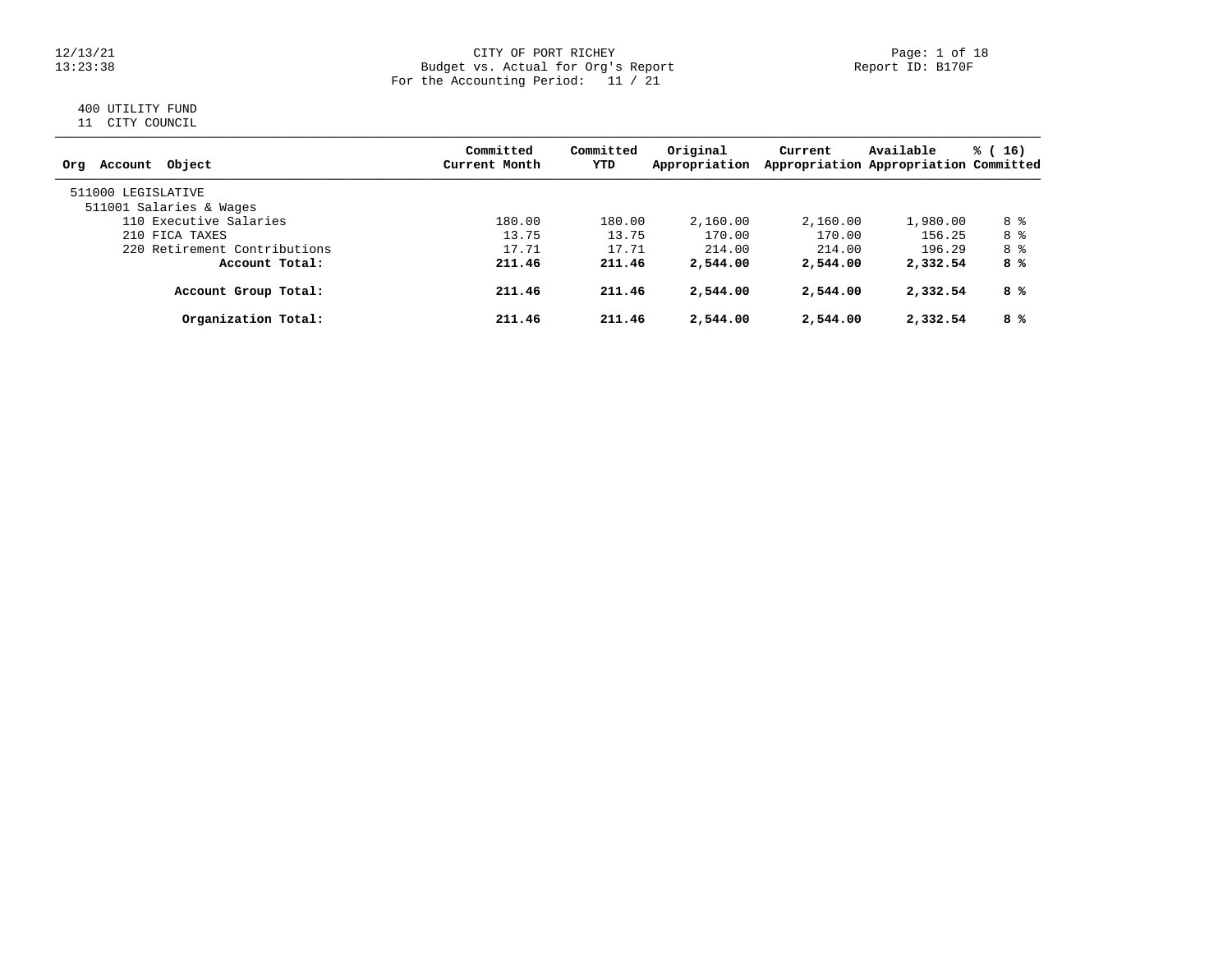### 12/13/21 CITY OF PORT RICHEY Page: 2 of 18 13:23:38 Budget vs. Actual for Org's Report Report ID: B170F For the Accounting Period: 11 / 21

# 400 UTILITY FUND

12 ADMINISTRATIVE

| Object<br>Account<br>Orq             | Committed<br>Current Month | Committed<br>YTD | Original<br>Appropriation | Current    | Available<br>Appropriation Appropriation Committed | % (16)          |
|--------------------------------------|----------------------------|------------------|---------------------------|------------|----------------------------------------------------|-----------------|
| 512000 EXECUTIVE                     |                            |                  |                           |            |                                                    |                 |
| 512001 Salaries & Wages              |                            |                  |                           |            |                                                    |                 |
| 120 Regular Salaries & Wages         | 8,518.84                   | 12,778.26        | 111,100.00                | 111,100.00 | 98,321.74                                          | $12*$           |
| 140 Overtime                         | 68.85                      | 68.85            | 0.00                      | 0.00       | $-68.85$                                           | $***$ 8         |
| 149 Vehicle Allowance - City Manager | 90.00                      | 90.00            | 1,080.00                  | 1,080.00   | 990.00                                             | 8 %             |
| 210 FICA TAXES                       | 606.89                     | 906.90           | 8,600.00                  | 8,600.00   | 7,693.10                                           | $11*$           |
| 220 Retirement Contributions         | 921.62                     | 1,378.72         | 12,200.00                 | 12,200.00  | 10,821.28                                          | 11 <sup>8</sup> |
| 230 Health Insurance - Employee      | 1,580.84                   | 3,161.68         | 18,050.00                 | 18,050.00  | 14,888.32                                          | 18 <sup>8</sup> |
| Account Total:                       | 11,787.04                  | 18,384.41        | 151,030.00                | 151,030.00 | 132,645.59                                         | $12*$           |
| Account Group Total:                 | 11,787.04                  | 18,384.41        | 151,030.00                | 151,030.00 | 132,645.59                                         | 12 %            |
| Organization Total:                  | 11,787.04                  | 18,384.41        | 151,030.00                | 151,030.00 | 132,645.59                                         | $12*$           |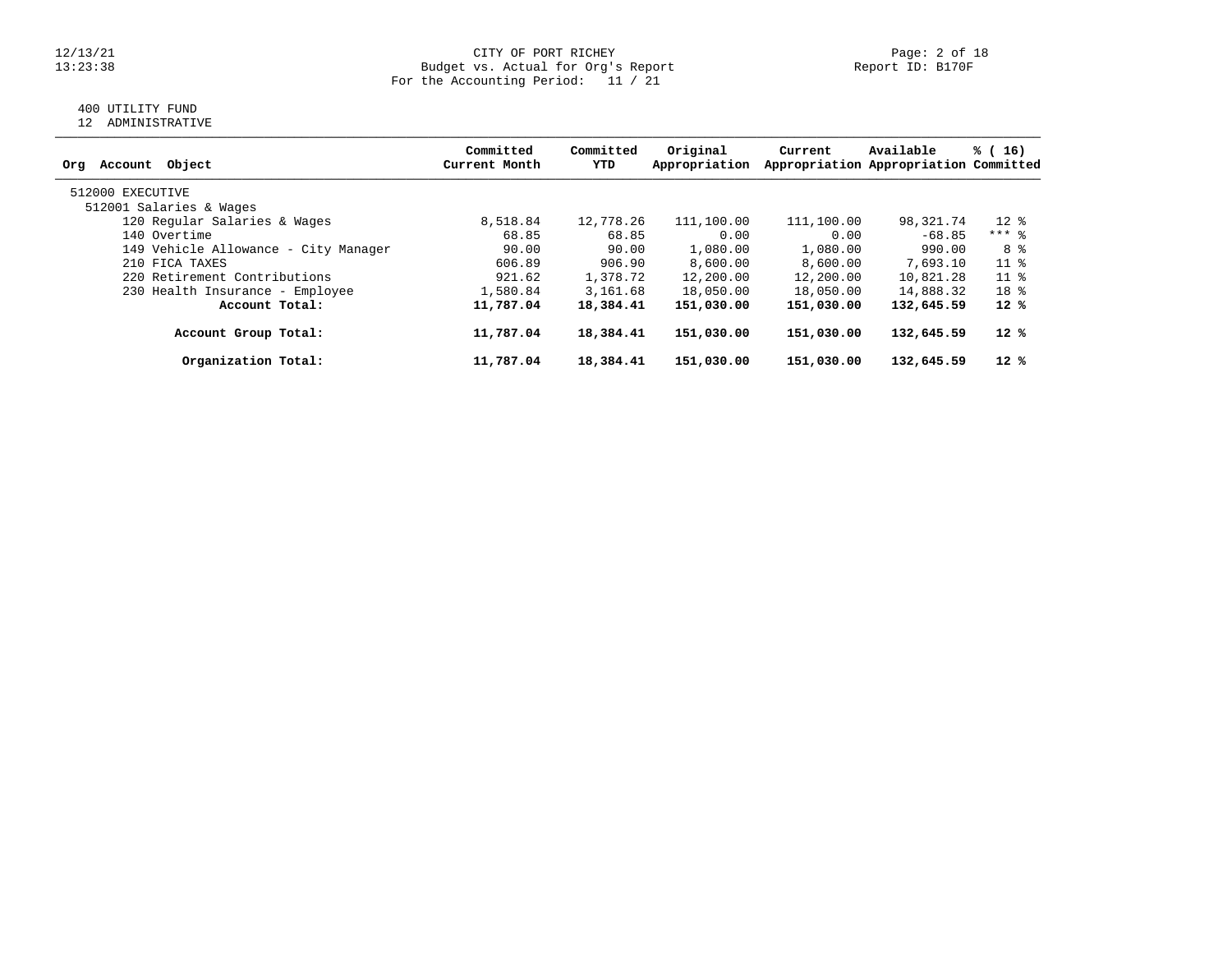### 12/13/21 CITY OF PORT RICHEY Page: 3 of 18<br>13:23:38 Budget vs. Actual for Org's Report Page: 13 Report ID: B170F 13:23:38 Budget vs. Actual for Org's Report Report ID: B170F For the Accounting Period: 11 / 21

# 400 UTILITY FUND

13 FINANCE

| Object<br>Account<br>Ora          | Committed<br>Current Month | Committed<br>YTD | Original<br>Appropriation | Current   | Available<br>Appropriation Appropriation Committed | % (16) |
|-----------------------------------|----------------------------|------------------|---------------------------|-----------|----------------------------------------------------|--------|
| 513000 FINANCIAL & ADMINISTRATIVE |                            |                  |                           |           |                                                    |        |
| 513001 Salary & Wages             |                            |                  |                           |           |                                                    |        |
| 120 Regular Salaries & Wages      | 1,948.32                   | 3,015.30         | 24,820.00                 | 24,820.00 | 21,804.70                                          | $12*$  |
| 210 FICA TAXES                    | 142.83                     | 223.92           | 1,890.00                  | 1,890.00  | 1,666.08                                           | $12*$  |
| 220 Retirement Contributions      | 209.41                     | 324.10           | 2,690.00                  | 2,690.00  | 2,365.90                                           | $12*$  |
| 230 Health Insurance - Employee   | 159.83                     | 532.62           | 4,640.00                  | 4,640.00  | 4,107.38                                           | $11*$  |
| Account Total:                    | 2,460.39                   | 4,095.94         | 34,040.00                 | 34,040,00 | 29,944.06                                          | $12*$  |
| Account Group Total:              | 2,460.39                   | 4,095.94         | 34,040.00                 | 34,040,00 | 29,944.06                                          | $12*$  |
| Organization Total:               | 2,460.39                   | 4,095.94         | 34,040.00                 | 34,040.00 | 29,944.06                                          | $12*$  |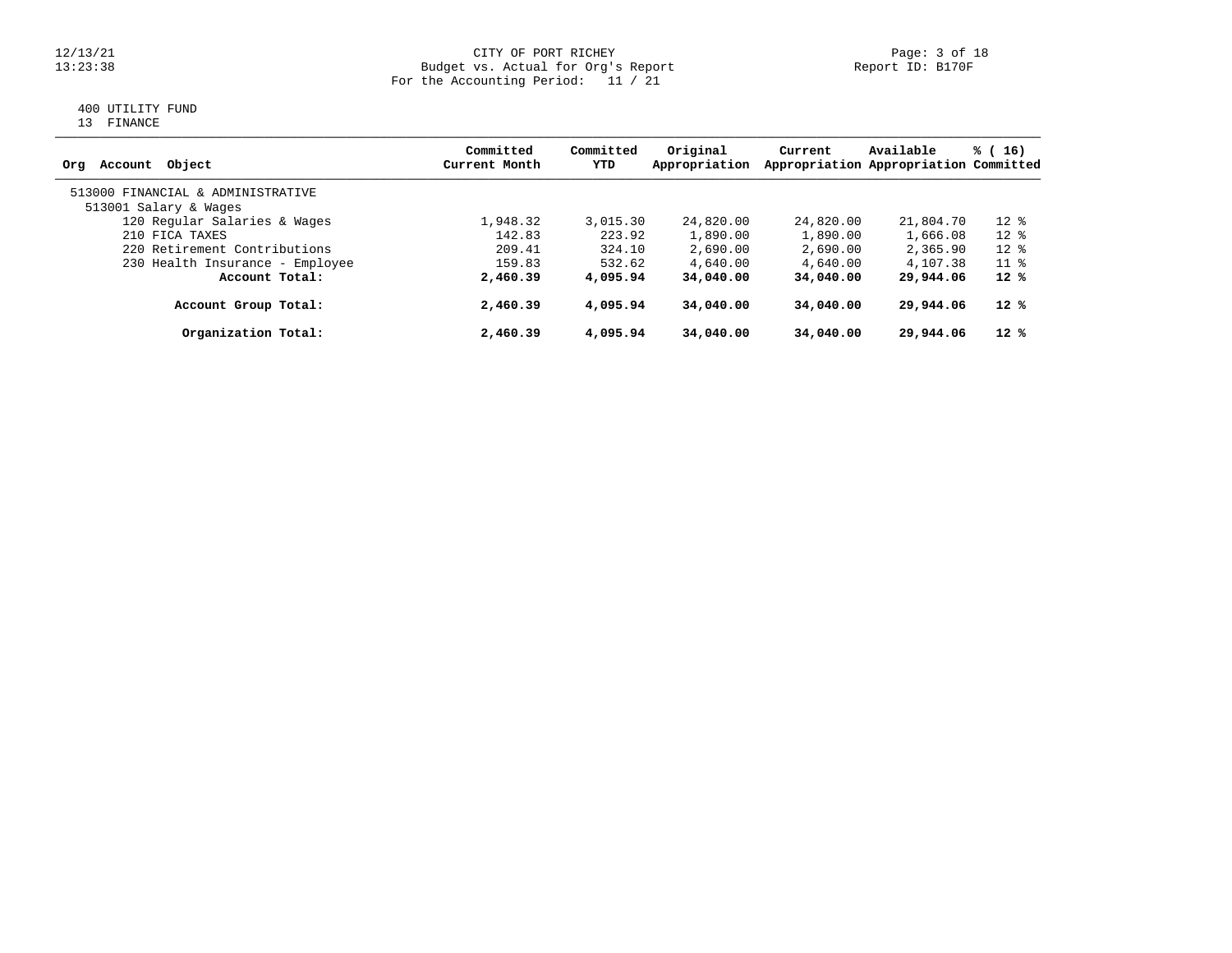### 12/13/21 CITY OF PORT RICHEY Page: 4 of 18<br>13:23:38 Budget vs. Actual for Org's Report Page: 4 Of 18<br>Report ID: B170F 13:23:38 Budget vs. Actual for Org's Report Report ID: B170F For the Accounting Period: 11 / 21

### 400 UTILITY FUND 14 LEGAL

|                                               | Committed     | Committed | Original      | Current   | Available                             | $\frac{1}{6}$ (16) |
|-----------------------------------------------|---------------|-----------|---------------|-----------|---------------------------------------|--------------------|
| Account Object<br>Orq                         | Current Month | YTD       | Appropriation |           | Appropriation Appropriation Committed |                    |
| 514000 LEGAL<br>514300 Operating Expenditures |               |           |               |           |                                       |                    |
| 319 City Attorney                             | 0.00          | 1,502.00  | 20,000.00     | 20,000.00 | 18,498.00                             | 8 %                |
| Account Total:                                | 0.00          | 1,502.00  | 20,000.00     | 20,000.00 | 18,498.00                             | 8 %                |
| Account Group Total:                          | 0.00          | 1,502.00  | 20,000.00     | 20,000.00 | 18,498.00                             | 8 %                |
| Organization Total:                           | 0.00          | 1,502.00  | 20,000.00     | 20,000.00 | 18,498.00                             | 8 %                |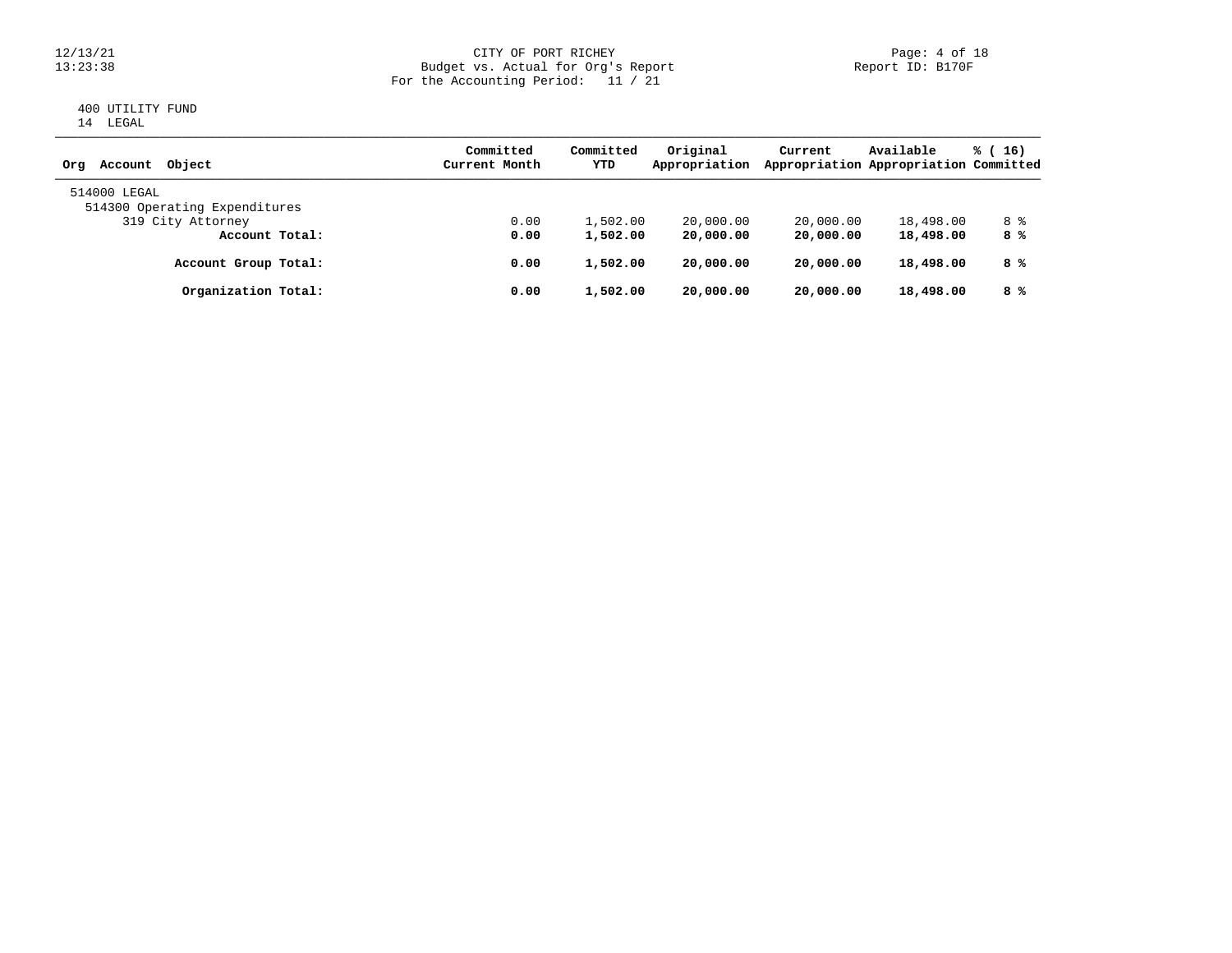#### 12/13/21 CITY OF PORT RICHEY Page: 5 of 18 13:23:38 Budget vs. Actual for Org's Report Report ID: B170F For the Accounting Period: 11 / 21

# 400 UTILITY FUND

16 INFORMATION TECHNOLOGY

| Account Object<br>Org          | Committed<br>Current Month | Committed<br>YTD | Original<br>Appropriation | Current  | Available<br>Appropriation Appropriation Committed | $\frac{1}{6}$ (16)       |
|--------------------------------|----------------------------|------------------|---------------------------|----------|----------------------------------------------------|--------------------------|
| 516000                         |                            |                  |                           |          |                                                    |                          |
| 516001 Salary & Wages          |                            |                  |                           |          |                                                    |                          |
| 130 Part-time Salaries & Wages | 609.45                     | 889.95           | 8,000.00                  | 8,000.00 | 7,110.05                                           | 11 <sup>8</sup>          |
| 210 FICA TAXES                 | 46.63                      | 68.09            | 612.00                    | 612.00   | 543.91                                             | $11 \text{ }$ $\text{*}$ |
| Account Total:                 | 656.08                     | 958.04           | 8,612.00                  | 8,612.00 | 7,653.96                                           | 11 %                     |
| Account Group Total:           | 656.08                     | 958.04           | 8,612.00                  | 8,612.00 | 7,653.96                                           | 11 %                     |
| Organization Total:            | 656.08                     | 958.04           | 8,612.00                  | 8,612.00 | 7,653.96                                           | 11 %                     |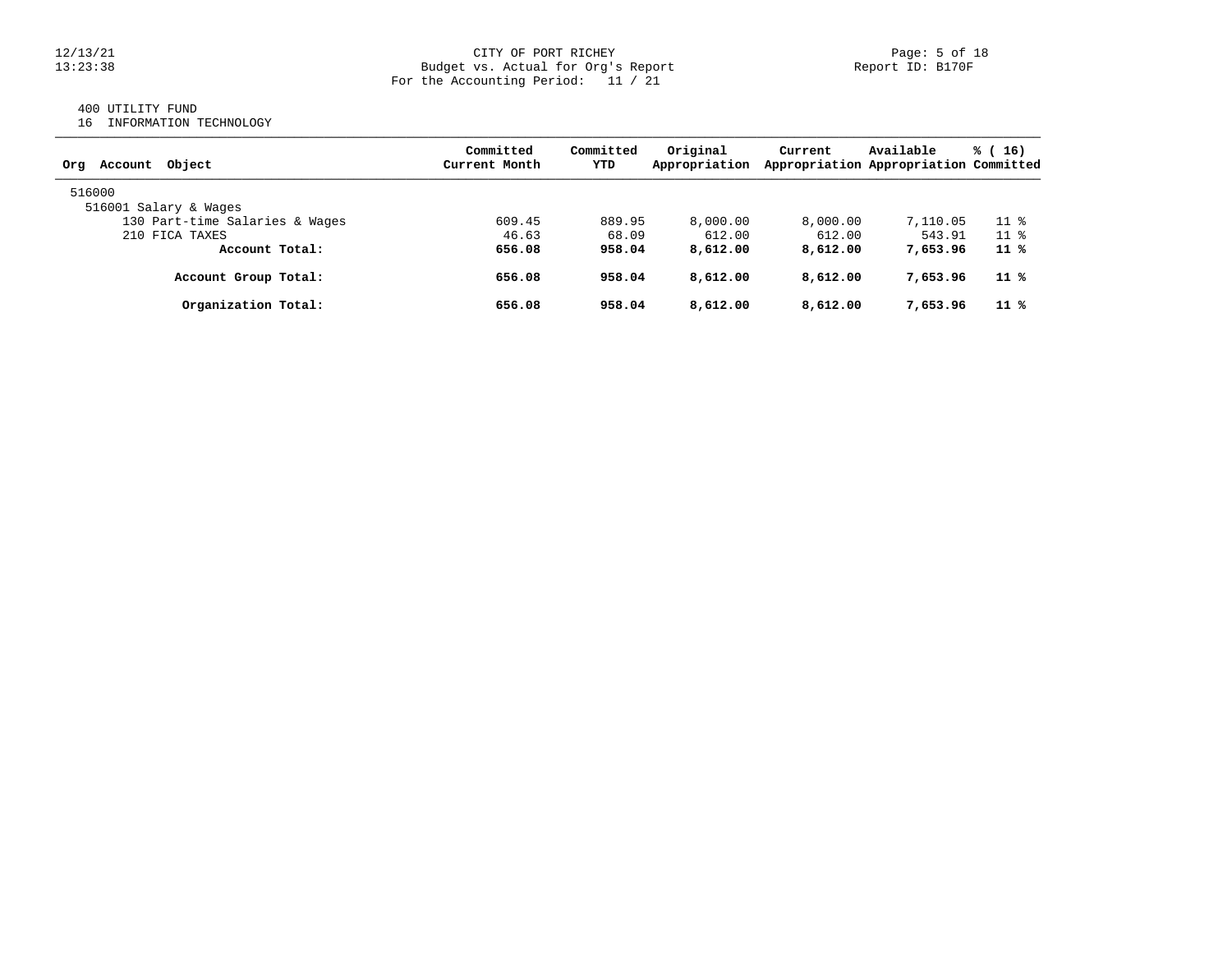### 12/13/21 CITY OF PORT RICHEY Page: 6 of 18 13:23:38 Budget vs. Actual for Org's Report Report ID: B170F For the Accounting Period: 11 / 21

# 400 UTILITY FUND

20 DISPATCH DEPARTMENT

| Object<br>Account<br>Org        | Committed<br>Current Month | Committed<br>YTD | Original<br>Appropriation | Current   | Available<br>Appropriation Appropriation Committed | % (16)  |
|---------------------------------|----------------------------|------------------|---------------------------|-----------|----------------------------------------------------|---------|
| 520000 PUBLIC SAFETY            |                            |                  |                           |           |                                                    |         |
| 520001 Salaries & Wages         |                            |                  |                           |           |                                                    |         |
| 120 Regular Salaries & Wages    | 1,055.04                   | 2,548.19         | 19,540.00                 | 19,540.00 | 16,991.81                                          | $13*$   |
| 130 Part-time Salaries & Wages  | 0.00                       | 0.00             | 5,000.00                  | 5,000.00  | 5,000.00                                           | 0 %     |
| 140 Overtime                    | 139.43                     | 296.65           | 3,000.00                  | 3,000.00  | 2,703.35                                           | $10*$   |
| 160 Holiday Pay                 | 13.19                      | 13.19            | 0.00                      | 0.00      | $-13.19$                                           | $***$ 8 |
| 210 FICA TAXES                  | 92.41                      | 218.54           | 2,400.00                  | 2,400.00  | 2,181.46                                           | 9 %     |
| 220 Retirement Contributions    | 130.66                     | 309.23           | 2,440.00                  | 2,440.00  | 2,130.77                                           | $13*$   |
| 230 Health Insurance - Employee | 130.15                     | 388.05           | 6,190.00                  | 6, 190.00 | 5,801.95                                           | 6 %     |
| Account Total:                  | 1,560.88                   | 3,773.85         | 38,570.00                 | 38,570.00 | 34,796.15                                          | 10 %    |
| Account Group Total:            | 1,560.88                   | 3,773.85         | 38,570.00                 | 38,570.00 | 34,796.15                                          | 10 %    |
| Organization Total:             | 1,560.88                   | 3,773.85         | 38,570.00                 | 38,570.00 | 34,796.15                                          | 10 %    |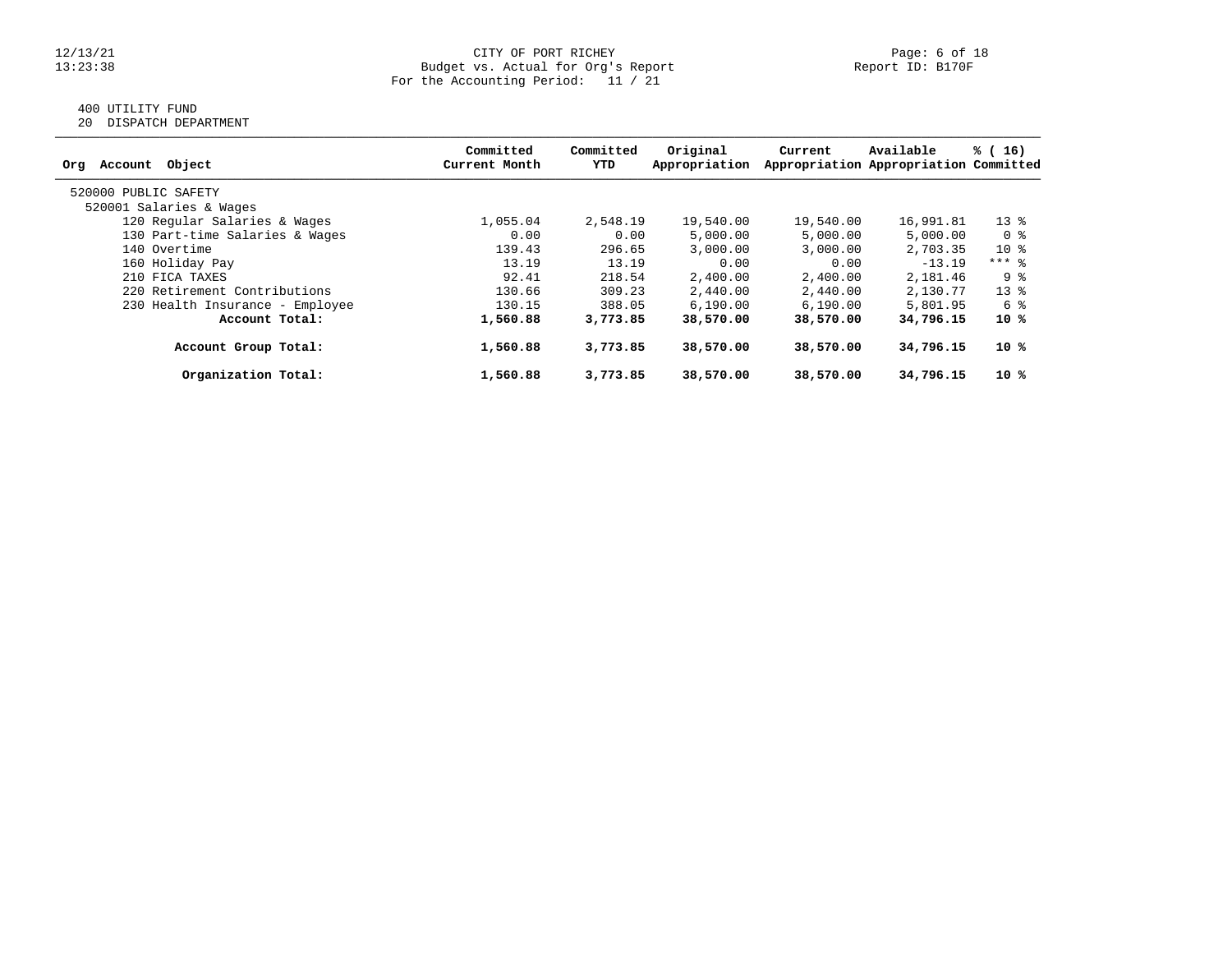### 12/13/21 CITY OF PORT RICHEY PAGE: 7 OF 18<br>13:23:38 Budget vs. Actual for Org's Report Page: 7 Of 18 13:23:38 Budget vs. Actual for Org's Report Report ID: B170F For the Accounting Period: 11 / 21

### 400 UTILITY FUND 26 HUMAN RESOURCES

| Object<br>Account<br>Org        | Committed<br>Current Month | Committed<br>YTD | Original<br>Appropriation | Current   | Available<br>Appropriation Appropriation Committed | % (16) |
|---------------------------------|----------------------------|------------------|---------------------------|-----------|----------------------------------------------------|--------|
| 526000                          |                            |                  |                           |           |                                                    |        |
| 526001 Salaries & Wages         |                            |                  |                           |           |                                                    |        |
| 120 Regular Salaries & Wages    | 816.00                     | 1,224.00         | 10,800.00                 | 10,800.00 | 9,576.00                                           | $11$ % |
| 210 FICA TAXES                  | 63.28                      | 93.63            | 830.00                    | 830.00    | 736.37                                             | $11*$  |
| 220 Retirement Contributions    | 88.29                      | 132.44           | 1,170.00                  | 1,170.00  | 1,037.56                                           | $11*$  |
| 230 Health Insurance - Employee | 213.55                     | 449.50           | 2,580.00                  | 2,580.00  | 2,130.50                                           | $17*$  |
| Account Total:                  | 1,181.12                   | 1,899.57         | 15,380.00                 | 15,380.00 | 13,480.43                                          | $12*$  |
| Account Group Total:            | 1,181.12                   | 1,899.57         | 15,380.00                 | 15,380.00 | 13,480.43                                          | $12*$  |
| Organization Total:             | 1,181.12                   | 1,899.57         | 15,380.00                 | 15,380.00 | 13,480.43                                          | $12*$  |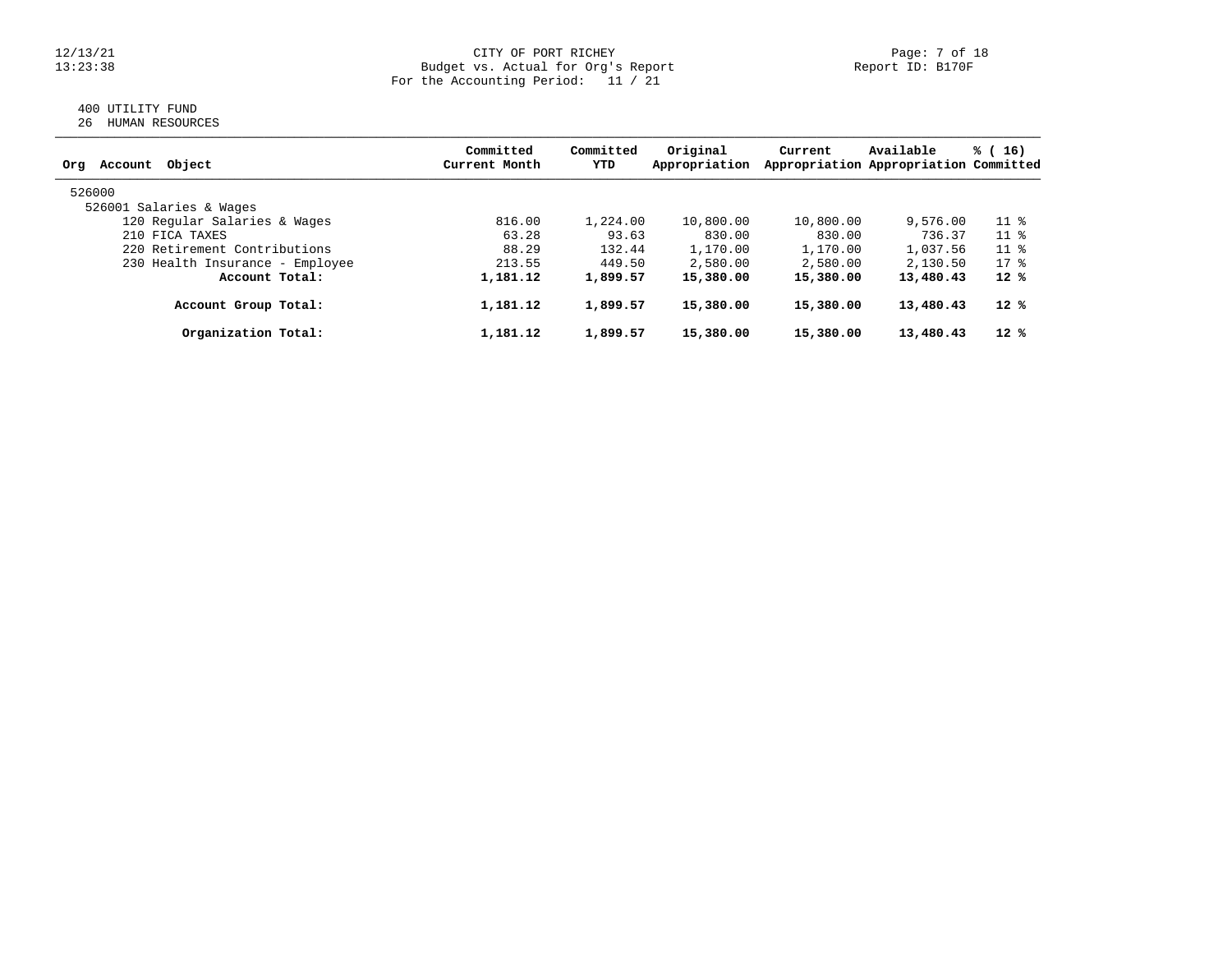### 12/13/21 CITY OF PORT RICHEY PAGE: 8 of 18<br>13:23:38 Budget vs. Actual for Org's Report Page: 19 Report ID: B170F 13:23:38 Budget vs. Actual for Org's Report Report ID: B170F For the Accounting Period: 11 / 21

# 400 UTILITY FUND

33 WATER DISTRIBUTION

| Org Account Object                  | Committed<br>Current Month | Committed<br>YTD | Original   | Current<br>Appropriation Appropriation Appropriation Committed | Available   | % (16)          |
|-------------------------------------|----------------------------|------------------|------------|----------------------------------------------------------------|-------------|-----------------|
| 533000 WATER UTILITY SERVICES       |                            |                  |            |                                                                |             |                 |
| 533001 Salaries & Wages             |                            |                  |            |                                                                |             |                 |
| 120 Regular Salaries & Wages        | 12,070.34                  | 18,057.33        | 153,600.00 | 153,600.00                                                     | 135,542.67  | $12$ %          |
| 140 Overtime                        | 2,127.74                   | 3,131.89         | 15,000.00  | 15,000.00                                                      | 11,868.11   | $21*$           |
| 210 FICA TAXES                      | 1,082.00                   | 1,613.94         | 12,950.00  | 12,950.00                                                      | 11,336.06   | $12$ %          |
| 220 Retirement Contributions        | 1,533.62                   | 2,288.85         | 18,400.00  | 18,400.00                                                      | 16, 111. 15 | $12$ %          |
| 230 Health Insurance - Employee     | 4,549.90                   | 9,099.80         | 54,533.00  | 54,533.00                                                      | 45, 433.20  | $17*$           |
| Account Total:                      | 21,363.60                  | 34,191.81        | 254,483.00 | 254,483.00                                                     | 220,291.19  | $13*$           |
| 533300 Operating Expenditures       |                            |                  |            |                                                                |             |                 |
| 301 Training                        | 0.00                       | 818.00           | 5,000.00   | 5,000.00                                                       | 4,182.00    | 16 <sup>°</sup> |
| 315 Physical Exams                  | 0.00                       | 0.00             | 1,000.00   | 1,000.00                                                       | 1,000.00    | 0 <sup>8</sup>  |
| 322 Locates                         | 107.56                     | 107.56           | 2,000.00   | 2,000.00                                                       | 1,892.44    | 5 <sup>8</sup>  |
| 328 Professional Services           | 0.00                       | 562.00           | 5,000.00   | 5,000.00                                                       | 4,438.00    | $11*$           |
| 409 Cellular Phone                  | 450.79                     | 3,811.45         | 5,360.00   | 5,360.00                                                       | 1,548.55    | 71.8            |
| 430 Electricity                     | 235.07                     | 290.28           | 3,000.00   | 3,000.00                                                       | 2,709.72    | $10*$           |
| 432 Water Utility Expense           | 12.59                      | 54.59            | 200.00     | 200.00                                                         | 145.41      | $27$ %          |
| 434 Sewer Utility Expense           | 12.07                      | 24.93            | 300.00     | 300.00                                                         | 275.07      | 8 %             |
| 436 Stormwater Utility Expense      | 58.50                      | 117.80           | 1,000.00   | 1,000.00                                                       | 882.20      | $12*$           |
| 442 Rental Equipment                | 0.00                       | 0.00             | 1,200.00   | 1,200.00                                                       | 1,200.00    | 0 <sup>8</sup>  |
| 446 Hydrant repairs                 | 209.76                     | 1,199.76         | 4,000.00   | 4,000.00                                                       | 2,800.24    | $30*$           |
| 460 Building Maintenance            | 0.00                       | 0.00             | 1,000.00   | 1,000.00                                                       | 1,000.00    | 0 <sup>8</sup>  |
| 461 Technology/Software Maintenance | 351.90                     | 517.50           | 1,000.00   | 1,000.00                                                       | 482.50      | $52$ $%$        |
| 462 Maintenance                     | 0.00                       | 0.00             | 2,000.00   | 2,000.00                                                       | 2,000.00    | 0 <sup>8</sup>  |
| 463 Meter Repairs/Calibration       | 0.00                       | 0.00             | 60,000.00  | 60,000.00                                                      | 60,000.00   | 0 <sup>8</sup>  |
| 465 Vehicle Expense                 | 75.56                      | 305.21           | 15,000.00  | 15,000.00                                                      | 14,694.79   | 2 <sup>8</sup>  |
| 467 Equipment Maintenance           | 0.00                       | 0.00             | 8,000.00   | 8,000.00                                                       | 8,000.00    | 0 <sup>8</sup>  |
| 468 Mains/Repairs                   | 4,960.21                   | 8,110.86         | 65,000.00  | 65,000.00                                                      | 56,889.14   | $12*$           |
| 502 Miscellaneous                   | 28.14                      | 93.01            | 2,000.00   | 2,000.00                                                       | 1,906.99    | 5 <sup>8</sup>  |
| 512 Small Equipment                 | 0.00                       | 0.00             | 5,000.00   | 5,000.00                                                       | 5,000.00    | 0 <sup>8</sup>  |
| 514 Safety Equipment                | 0.00                       | 0.00             | 1,500.00   | 1,500.00                                                       | 1,500.00    | 0 <sup>8</sup>  |
| 520 Fuel Expense                    | 0.00                       | 0.00             | 9,000.00   | 9,000.00                                                       | 9,000.00    | 0 <sup>8</sup>  |
| 525 Uniform Allowance               | 125.80                     | 844.30           | 6,000.00   | 6,000.00                                                       | 5,155.70    | $14*$           |
| 528 Chemicals                       | 0.00                       | 0.00             | 2,500.00   | 2,500.00                                                       | 2,500.00    | 0 <sup>8</sup>  |
| Account Total:                      | 6,627.95                   | 16,857.25        | 206,060.00 | 206,060.00                                                     | 189,202.75  | 8 %             |
| Account Group Total:                | 27,991.55                  | 51,049.06        | 460,543.00 | 460,543.00                                                     | 409,493.94  | $11*$           |
| Organization Total:                 | 27,991.55                  | 51,049.06        | 460,543.00 | 460,543.00                                                     | 409,493.94  | 11 %            |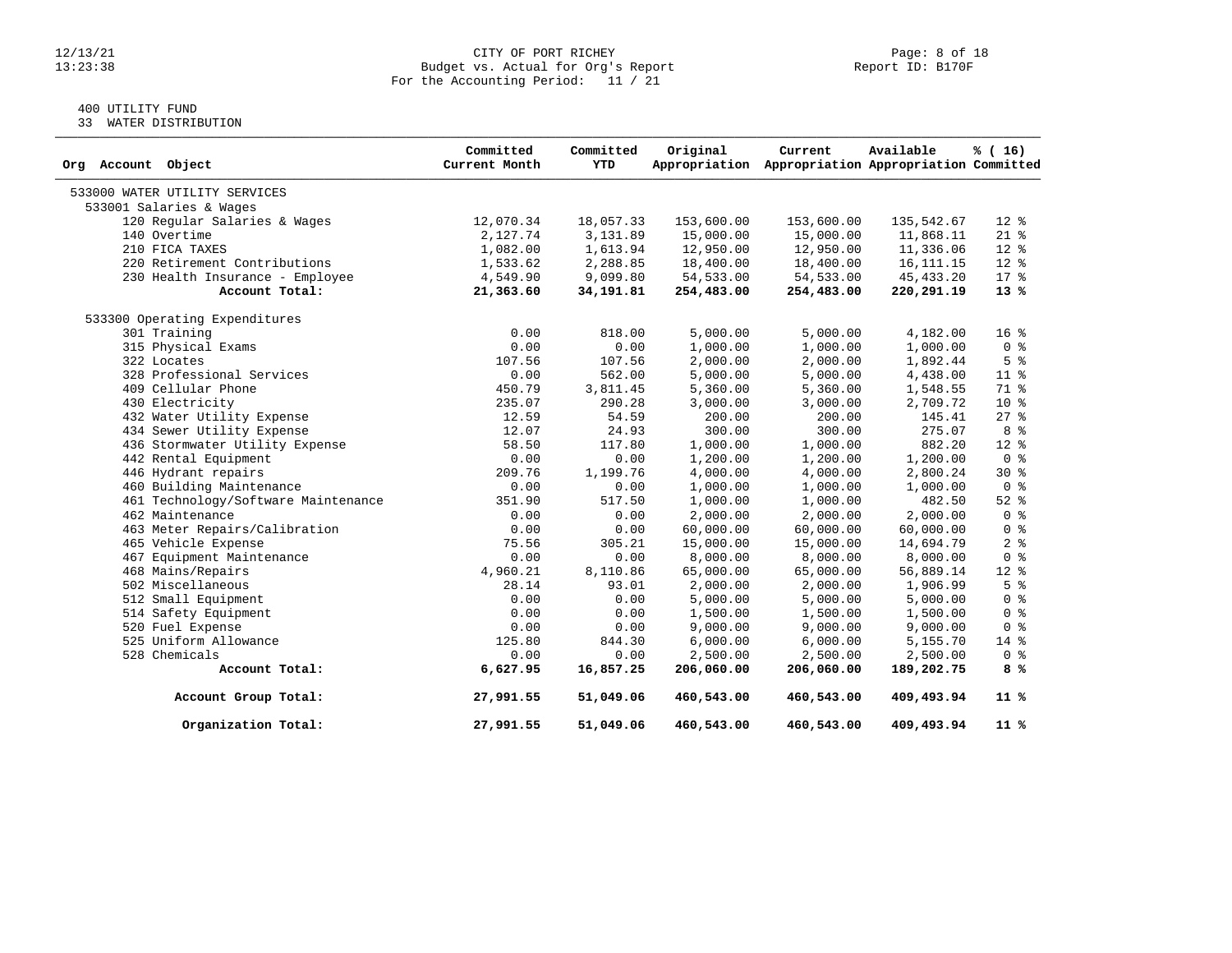### 12/13/21 CITY OF PORT RICHEY PAGE: 9 Of 18<br>13:23:38 Budget vs. Actual for Org's Report Page: 9 Of 18<br>Report ID: B170F Budget vs. Actual for Org's Report For the Accounting Period: 11 / 21

# 400 UTILITY FUND

34 WATER TREATMENT PLANT

| Org Account Object                     | Committed<br>Current Month | Committed<br><b>YTD</b> | Original   | Current<br>Appropriation Appropriation Appropriation Committed | Available  | % (16)          |
|----------------------------------------|----------------------------|-------------------------|------------|----------------------------------------------------------------|------------|-----------------|
| 534000 WATER TREATMENT                 |                            |                         |            |                                                                |            |                 |
| 534001 Salaries & Wages                |                            |                         |            |                                                                |            |                 |
| 120 Regular Salaries & Wages           | 8,217.00                   | 12,325.50               | 96,870.00  | 96,870.00                                                      | 84,544.50  | $13*$           |
| 140 Overtime                           | 1,446.66                   | 2,147.42                | 14,500.00  | 14,500.00                                                      | 12,352.58  | 15 <sup>°</sup> |
| 210 FICA TAXES                         | 724.79                     | 1,085.45                | 8,580.00   | 8,580.00                                                       | 7,494.55   | $13*$           |
| 220 Retirement Contributions           | 1,045.60                   | 1,565.96                | 12,050.00  | 12,050.00                                                      | 10,484.04  | $13*$           |
| 230 Health Insurance - Employee        | 1,711.69                   | 3,423.38                | 20,800.00  | 20,800.00                                                      | 17,376.62  | 16 <sup>8</sup> |
| Account Total:                         | 13, 145. 74                | 20,547.71               | 152,800.00 | 152,800.00                                                     | 132,252.29 | $13*$           |
| 534300 Operating Expenditures          |                            |                         |            |                                                                |            |                 |
| 328 Professional Services              | 1,195.00                   | 1,195.00                | 60,000.00  | 60,000.00                                                      | 58,805.00  | 2 <sub>8</sub>  |
| 346 Contractual Services               | 0.00                       | 7,164.99                | 8,000.00   | 8,000.00                                                       | 835.01     | $90*$           |
| 409 Cellular Phone                     | 0.00                       | 0.00                    | 1,320.00   | 1,320.00                                                       | 1,320.00   | 0 <sup>8</sup>  |
| 417 Internet Service                   | 99.00                      | 198.99                  | 1,080.00   | 1,080.00                                                       | 881.01     | 18 %            |
| 430 Electricity                        | 3,749.72                   | 3,766.45                | 60,000.00  | 60,000.00                                                      | 56, 233.55 | 6 %             |
| 435 Purchase of Water                  | 3,195.78                   | 3,195.78                | 50,000.00  | 50,000.00                                                      | 46,804.22  | 6 %             |
| 452 Chlorine Equipment Maintenance     | 0.00                       | 0.00                    | 5,000.00   | 5,000.00                                                       | 5,000.00   | 0 <sup>8</sup>  |
| 453 Ground Storage Tank Maintenance    | 345.96                     | 345.96                  | 8,000.00   | 8,000.00                                                       | 7,654.04   | 4%              |
| 454 Instr/Remote Meter Ser/Calibration | 0.00                       | 0.00                    | 2,000.00   | 2,000.00                                                       | 2,000.00   | 0 <sup>8</sup>  |
| 455 Laboratory Equipment Maintenance   | 0.00                       | 0.00                    | 5,000.00   | 5,000.00                                                       | 5,000.00   | 0 <sup>8</sup>  |
| 456 Iron Filter Maintenance            | 0.00                       | 0.00                    | 10,000.00  | 10,000.00                                                      | 10,000.00  | 0 <sup>8</sup>  |
| 457 Backwash Basin Maintenance         | 0.00                       | 0.00                    | 1,500.00   | 1,500.00                                                       | 1,500.00   | 0 <sup>8</sup>  |
| 460 Building Maintenance               | 0.00                       | 666.35                  | 3,000.00   | 3,000.00                                                       | 2,333.65   | $22$ $%$        |
| 464 Plant & Pump Maintenance           | 2,189.26                   | 22, 216.10              | 60,000.00  | 60,000.00                                                      | 37,783.90  | 37%             |
| 465 Vehicle Expense                    | 784.96                     | 1,306.15                | 5,000.00   | 5,000.00                                                       | 3,693.85   | $26$ %          |
| 474 Well Construction Repair           | 0.00                       | 0.00                    | 25,000.00  | 25,000.00                                                      | 25,000.00  | 0 <sup>8</sup>  |
| 477 Generator                          | 0.00                       | 2,639.90                | 5,000.00   | 5,000.00                                                       | 2,360.10   | $53$ $%$        |
| 502 Miscellaneous                      | 0.00                       | 97.63                   | 2,000.00   | 2,000.00                                                       | 1,902.37   | 5 <sup>8</sup>  |
| 512 Small Equipment                    | 0.00                       | 1,305.30                | 5,000.00   | 5,000.00                                                       | 3,694.70   | $26$ %          |
| 514 Safety Equipment                   | 0.00                       | 528.89                  | 1,500.00   | 1,500.00                                                       | 971.11     | 35%             |
| 520 Fuel Expense                       | 0.00                       | 0.00                    | 6,000.00   | 6,000.00                                                       | 6,000.00   | 0 <sup>8</sup>  |
| 521 Laboratory Supplies                | 0.00                       | 0.00                    | 5,000.00   | 5,000.00                                                       | 5,000.00   | 0 <sup>8</sup>  |
| 525 Uniform Allowance                  | 0.00                       | 81.54                   | 1,000.00   | 1,000.00                                                       | 918.46     | 8 %             |
| 528 Chemicals                          | 0.00                       | 2,877.46                | 40,000.00  | 40,000.00                                                      | 37, 122.54 | 7 %             |
| 540 Membership Fees                    | 0.00                       | 0.00                    | 1,000.00   | 1,000.00                                                       | 1,000.00   | 0 <sup>8</sup>  |
| 545 Water Samples                      | 1,030.00                   | 1,259.00                | 6,000.00   | 6,000.00                                                       | 4,741.00   | $21$ %          |
| 554 Permit Fees                        | 0.00                       | 0.00                    | 6,000.00   | 6,000.00                                                       | 6,000.00   | 0 <sup>8</sup>  |
| Account Total:                         | 12,589.68                  | 48,845.49               | 383,400.00 | 383,400.00                                                     | 334,554.51 | $13*$           |
| 534600 Capital Outlay                  |                            |                         |            |                                                                |            |                 |
| 638 Water Trmt Plt Improvements        | 0.00                       | 0.00                    | 100,000.00 | 100,000.00                                                     | 100,000.00 | 0 <sup>8</sup>  |
| 643 Small Equipment                    | 8,179.00                   | 25,977.40               | 25,000.00  | 25,000.00                                                      | $-977.40$  | 104 %           |
| Account Total:                         | 8,179.00                   | 25,977.40               | 125,000.00 | 125,000.00                                                     | 99,022.60  | 21%             |
| Account Group Total:                   | 33,914.42                  | 95,370.60               | 661,200.00 | 661,200.00                                                     | 565,829.40 | $14*$           |
| Organization Total:                    | 33,914.42                  | 95,370.60               | 661,200.00 | 661,200.00                                                     | 565,829.40 | 14%             |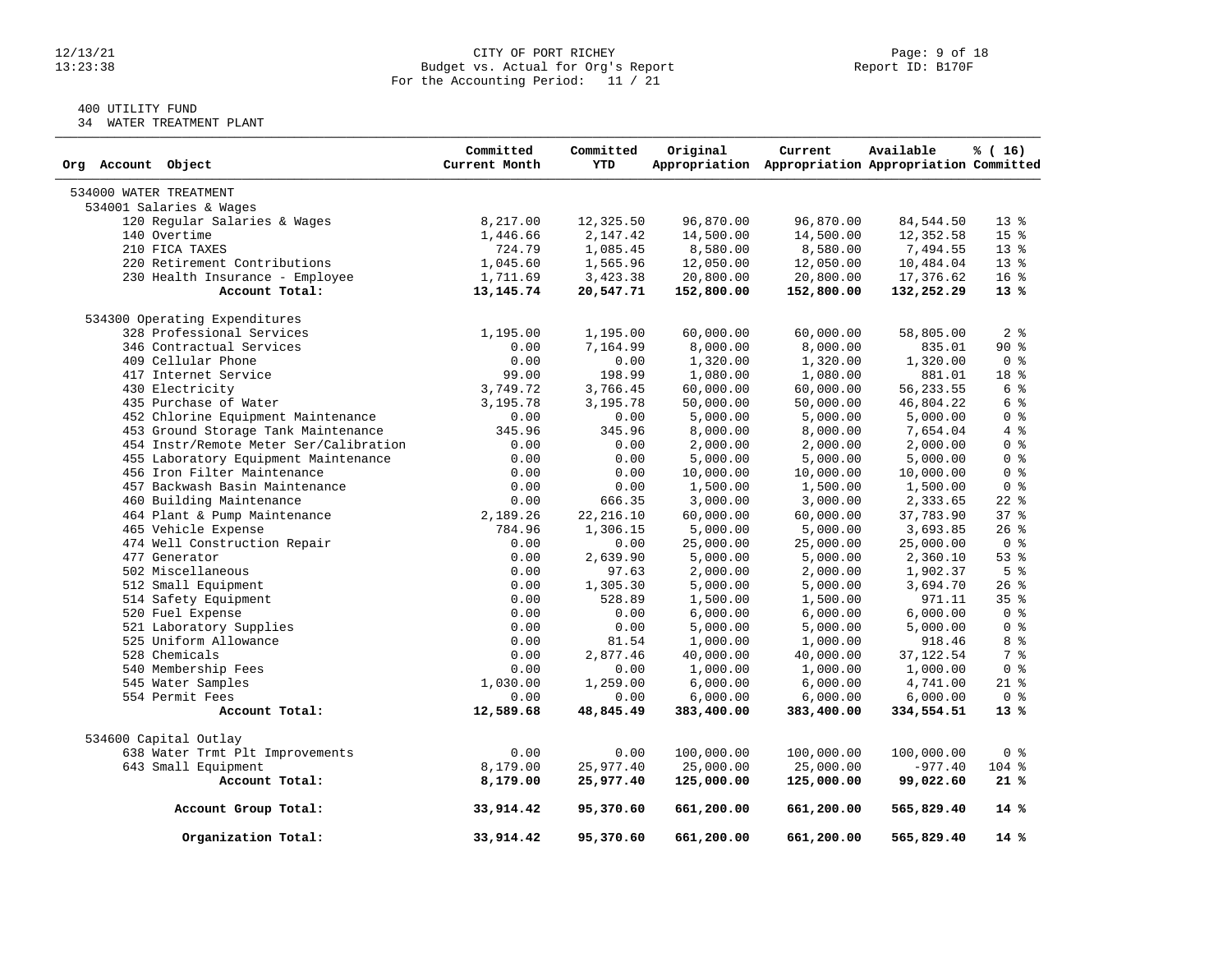### $12/13/21$  Page: 10 of 18<br>Budget vs. Actual for Org's Report Page: 10 of 18<br>Report ID: B170F 13:23:38 Budget vs. Actual for Org's Report Report ID: B170F For the Accounting Period: 11 / 21

# 400 UTILITY FUND

35 WASTEWATER SERVICES

| Org Account Object                  | Committed<br>Current Month | Committed<br><b>YTD</b> | Original                   | Current<br>Appropriation Appropriation Appropriation Committed | Available                 | % (16)          |
|-------------------------------------|----------------------------|-------------------------|----------------------------|----------------------------------------------------------------|---------------------------|-----------------|
| 535000 SEWER/WASTEWATER SERVICES    |                            |                         |                            |                                                                |                           |                 |
| 535001 Salaries & Wages             |                            |                         |                            |                                                                |                           |                 |
| 120 Regular Salaries & Wages        | 4,870.64                   | 7,305.06                | 93,100.00                  | 93,100.00                                                      | 85,794.94                 | 8 %             |
| 140 Overtime                        | 473.23                     | 821.64                  | 7,000.00                   | 7,000.00                                                       | 6,178.36                  | $12*$           |
| 210 FICA TAXES                      | 402.43                     | 606.31                  | 7,650.00                   | 7,650.00                                                       | 7,043.69                  | 8 <sup>8</sup>  |
| 220 Retirement Contributions        | 573.37                     | 872.09                  | 10,820.00                  | 10,820.00                                                      | 9,947.91                  | 8 %             |
| 230 Health Insurance - Employee     | 1,364.72                   | 2,729.44                | 33,960.00                  | 33,960.00                                                      | 31,230.56                 | 8 %             |
| Account Total:                      | 7,684.39                   | 12,334.54               | 152,530.00                 | 152,530.00                                                     | 140,195.46                | 8 %             |
| 535300 Operating Expenditures       |                            |                         |                            |                                                                |                           |                 |
| 301 Training                        | 0.00                       | 0.00                    | 5,000.00                   | 5,000.00                                                       | 5,000.00                  | 0 <sup>8</sup>  |
| 315 Physical Exams                  | 0.00                       | 0.00                    | 500.00                     | 500.00                                                         | 500.00                    | 0 <sup>8</sup>  |
| 318 Engineering                     | 0.00                       | 0.00                    | 2,000.00                   | 2,000.00                                                       | 2,000.00                  | 0 <sup>8</sup>  |
| 328 Professional Services           | 500.00                     | 500.00                  | 5,000.00                   | 5,000.00                                                       | 4,500.00                  | $10*$           |
| 430 Electricity                     | 2,813.86                   | 5,213.40                | 45,000.00                  | 45,000.00                                                      | 39,786.60                 | $12*$           |
| 435 Purchase of Water               | 325.90                     | 325.90                  | 0.00                       | 0.00                                                           | $-325.90$                 | $***$ $-$       |
| 437 Sewer Treatment                 | 77,836.17                  | 154,532.34              | 900,000.00                 | 900,000.00                                                     | 745,467.66                | $17*$           |
| 460 Building Maintenance            | 0.00                       | 0.00                    | 2,000.00                   | 2,000.00                                                       | 2,000.00                  | 0 <sup>8</sup>  |
| 461 Technology/Software Maintenance | 0.00                       | 0.00                    | 1,000.00                   | 1,000.00                                                       | 1,000.00                  | 0 <sup>8</sup>  |
| 463 Meter Repairs/Calibration       | 0.00                       | 0.00                    | 4,000.00                   | 4,000.00                                                       | 4,000.00                  | 0 <sup>8</sup>  |
| 464 Plant & Pump Maintenance        | 4,232.50                   | 14,877.33               | 132,000.00                 | 132,000.00                                                     | 117,122.67                | 11 <sup>°</sup> |
| 465 Vehicle Expense                 | 676.78                     | 1,305.25                | 7,000.00                   | 7,000.00                                                       | 5,694.75                  | 19 %            |
| 467 Equipment Maintenance           | $-7.96$                    | 57.90                   | 7,000.00                   | 7,000.00                                                       | 6,942.10                  | 1 <sup>8</sup>  |
| 468 Mains/Repairs                   | 1,572.17                   | 2,509.87                | 30,000.00                  | 30,000.00                                                      | 27,490.13                 | 8 <sup>8</sup>  |
| 502 Miscellaneous                   | 27.10                      | 27.10                   | 1,500.00                   | 1,500.00                                                       | 1,472.90                  | 2 <sup>8</sup>  |
| 512 Small Equipment                 | 0.00                       | 0.00                    | 3,000.00                   | 3,000.00                                                       | 3,000.00                  | 0 <sup>8</sup>  |
| 514 Safety Equipment                | 0.00                       | 0.00                    | 1,000.00                   | 1,000.00                                                       | 1,000.00                  | 0 <sup>8</sup>  |
| 520 Fuel Expense                    | 116.28                     | 116.28                  | 10,000.00                  | 10,000.00                                                      | 9,883.72                  | 1 <sup>°</sup>  |
| 525 Uniform Allowance               | 44.59                      | 338.12                  | 3,000.00                   | 3,000.00                                                       | 2,661.88                  | $11*$           |
| 528 Chemicals                       | 0.00                       | 0.00                    | 3,000.00                   | 3,000.00                                                       | 3,000.00                  | 0 <sup>8</sup>  |
| Account Total:                      | 88,137.39                  |                         | 179,803.49 1,162,000.00    | 1,162,000.00                                                   | 982,196.51                | 15 %            |
| 535600 Capital Outlay               |                            |                         |                            |                                                                |                           |                 |
| 636 Lift Station Improvements       | 0.00                       | 0.00                    | 1.00                       | 1.00                                                           | 1.00                      | 0 <sup>8</sup>  |
| 643 Small Equipment                 | 0.00                       | 0.00                    | 35,000.00                  | 35,000.00                                                      | 35,000.00                 | 0 <sup>8</sup>  |
| 650 Vehicles                        | 0.00                       | 0.00                    | 125,000.00                 | 125,000.00                                                     | 125,000.00                | 0 <sup>8</sup>  |
| Account Total:                      | 0.00                       | 0.00                    | 160,001.00                 | 160,001.00                                                     | 160,001.00                | 0 %             |
| Account Group Total:                | 95,821.78                  |                         | 192, 138.03 1, 474, 531.00 |                                                                | 1,474,531.00 1,282,392.97 | $13*$           |
| Organization Total:                 | 95,821.78                  |                         | 192, 138.03 1, 474, 531.00 |                                                                | 1,474,531.00 1,282,392.97 | $13*$           |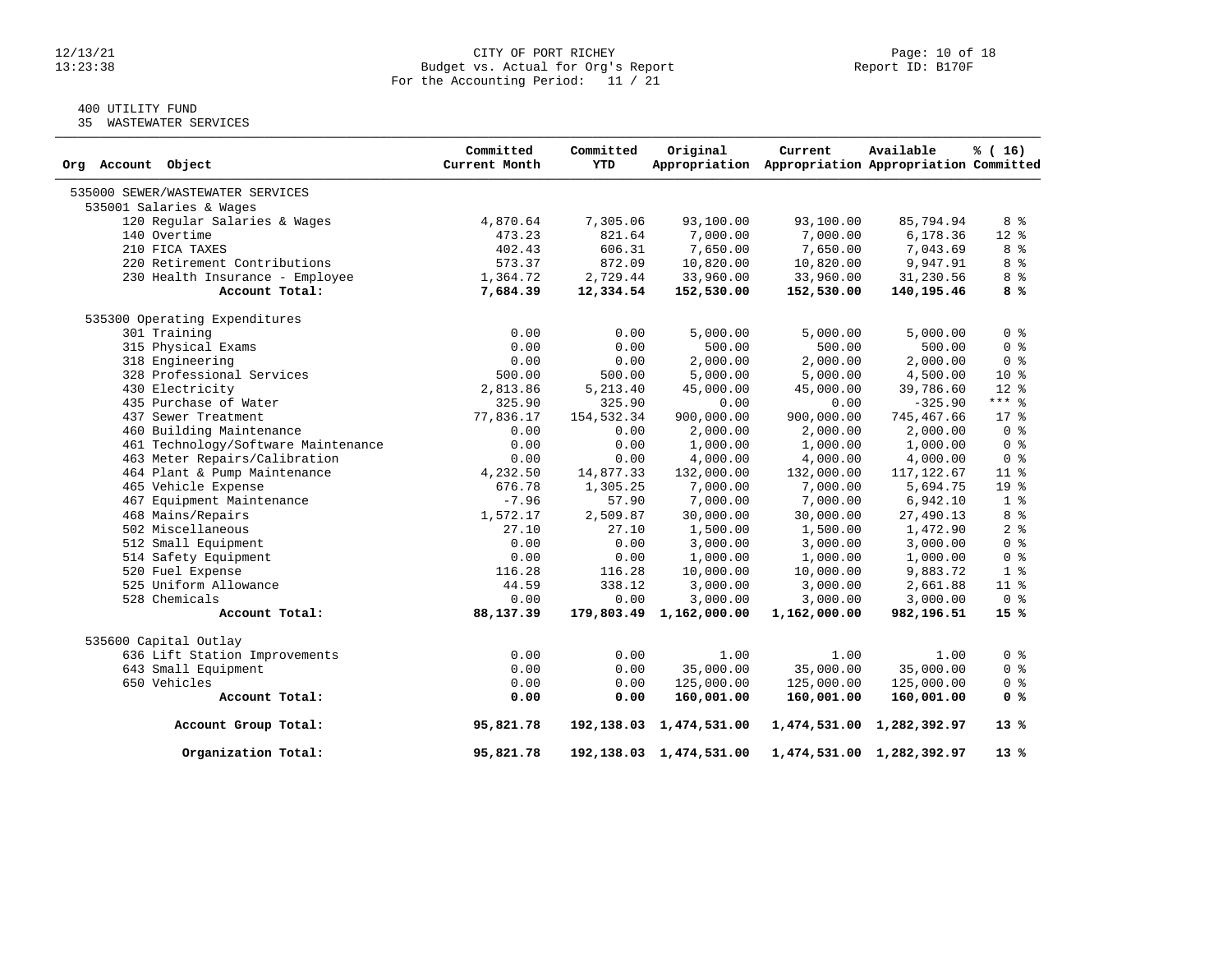### 12/13/21 CITY OF PORT RICHEY Page: 11 of 18 13:23:38 Budget vs. Actual for Org's Report Report ID: B170F For the Accounting Period: 11 / 21

# 400 UTILITY FUND

36 ADMINISTRATION/BILLING

| Object<br>Account<br>Org                | Committed<br>Current Month | Committed<br>YTD | Original<br>Appropriation | Current    | Available<br>Appropriation Appropriation Committed | % (16)                             |
|-----------------------------------------|----------------------------|------------------|---------------------------|------------|----------------------------------------------------|------------------------------------|
| 536000 WATER-SEWER COMBINATION SERVICES |                            |                  |                           |            |                                                    |                                    |
| 536001 Salaries & Wages                 |                            |                  |                           |            |                                                    |                                    |
| 120 Regular Salaries & Wages            | 6,720.00                   | 8,960.00         | 92,900.00                 | 92,900.00  | 83,940.00                                          | $10*$                              |
| 140 Overtime                            | 0.00                       | 0.00             | 500.00                    | 500.00     | 500.00                                             | 0 <sup>8</sup>                     |
| 210 FICA TAXES                          | 514.08                     | 685.44           | 7,120.00                  | 7,120.00   | 6,434.56                                           | $10*$                              |
| 220 Retirement Contributions            | 727.08                     | 969.44           | 10,055.00                 | 10,055.00  | 9,085.56                                           | $10*$                              |
| 230 Health Insurance - Employee         | 867.23                     | 867.23           | 30,870.00                 | 30,870.00  | 30,002.77                                          | 3 <sup>8</sup>                     |
| Account Total:                          | 8,828.39                   | 11,482.11        | 141,445.00                | 141,445.00 | 129,962.89                                         | 8 %                                |
| 536300 Operating Expenditures           |                            |                  |                           |            |                                                    |                                    |
| 328 Professional Services               | 2,225.03                   | 4,478.83         | 22,800.00                 | 22,800.00  | 18,321.17                                          | $20*$                              |
| 340 Rate Study                          | 0.00                       | 0.00             | 30,000.00                 | 30,000.00  | 30,000.00                                          | 0 <sup>8</sup>                     |
| 420 Postage                             | 289.38                     | 579.82           | 5,000.00                  | 5,000.00   | 4,420.18                                           | $12*$                              |
| 461 Technology/Software Maintenance     | 7,485.65                   | 7,485.65         | 31,000.00                 | 31,000.00  | 23, 514.35                                         | $24$ %                             |
| 470 Printing & Binding                  | 0.00                       | 0.00             | 600.00                    | 600.00     | 600.00                                             | 0 <sup>8</sup>                     |
| 502 Miscellaneous                       | 0.00                       | 284.65           | 500.00                    | 500.00     | 215.35                                             | $57$ $\frac{6}{3}$                 |
| 512 Small Equipment                     | 0.00                       | 0.00             | 3,000.00                  | 3,000.00   | 3,000.00                                           | 0 %                                |
| 525 Uniform Allowance                   | 0.00                       | 0.00             | 300.00                    | 300.00     | 300.00                                             | $0 \text{ }$ $\text{ }$ $\text{ }$ |
| 556 Bank Charges                        | 0.00                       | 0.00             | 1,000.00                  | 1,000.00   | 1,000.00                                           | 0 <sup>8</sup>                     |
| Account Total:                          | 10,000.06                  | 12,828.95        | 94,200.00                 | 94,200.00  | 81,371.05                                          | $14*$                              |
| Account Group Total:                    | 18,828.45                  | 24,311.06        | 235,645.00                | 235,645.00 | 211,333.94                                         | $10*$                              |
| Organization Total:                     | 18,828.45                  | 24,311.06        | 235,645.00                | 235,645.00 | 211,333.94                                         | 10 %                               |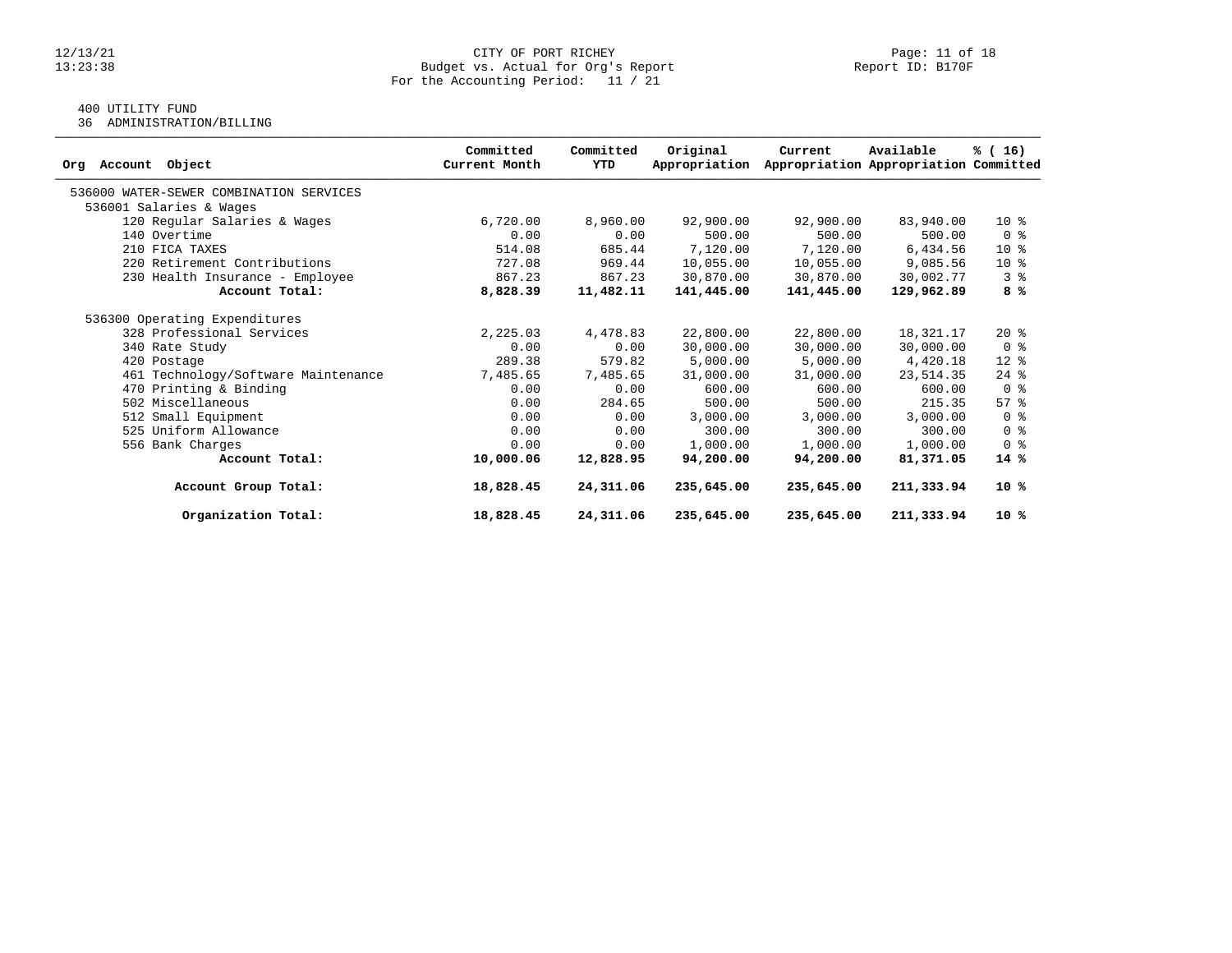### 12/13/21 CITY OF PORT RICHEY Page: 12 of 18 13:23:38 Budget vs. Actual for Org's Report Report ID: B170F For the Accounting Period: 11 / 21

### 400 UTILITY FUND 38 GRANTS

| Object<br>Account<br>Org            | Committed<br>Current Month | Committed<br>YTD | Original<br>Appropriation | Current | Available<br>Appropriation Appropriation Committed | % (<br><b>16)</b> |
|-------------------------------------|----------------------------|------------------|---------------------------|---------|----------------------------------------------------|-------------------|
| 538000<br>538800 GRANT EXPENDITURES |                            |                  |                           |         |                                                    |                   |
| 899 Other Grants                    | 0.00                       | 0.00             | 1.00                      | 1.00    | 1.00                                               | 0 %               |
| Account Total:                      | 0.00                       | 0.00             | 1.00                      | 1.00    | 1.00                                               | 0 %               |
| Account Group Total:                | 0.00                       | 0.00             | 1.00                      | 1.00    | 1.00                                               | 0 %               |
| Organization Total:                 | 0.00                       | 0.00             | 1.00                      | 1.00    | 1.00                                               | 0 %               |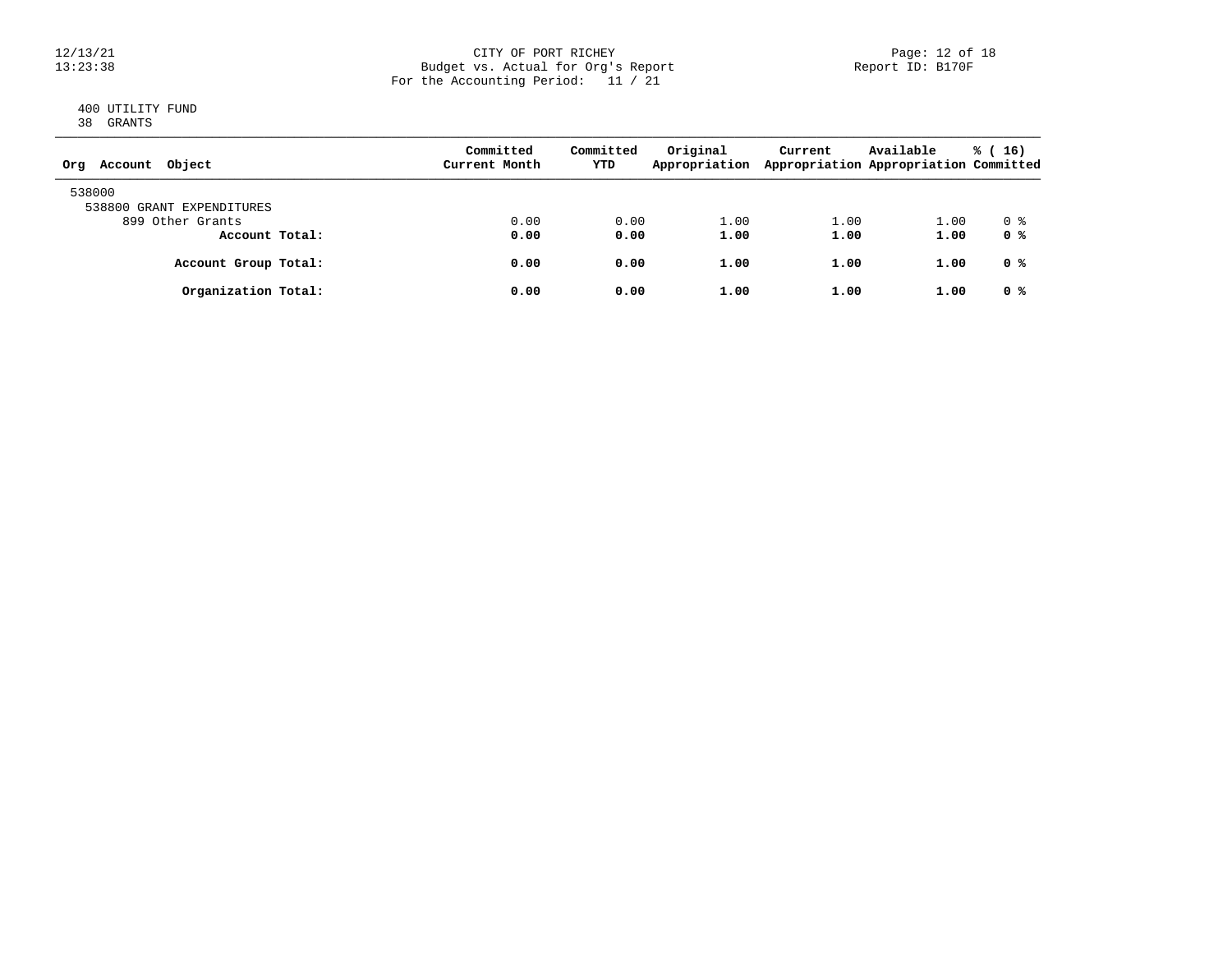### 12/13/21 CITY OF PORT RICHEY Page: 13 of 18 13:23:38 Budget vs. Actual for Org's Report Report ID: B170F For the Accounting Period: 11 / 21

### 400 UTILITY FUND 82 DEBT SERVICE

| Object<br>Account<br>Org                | Committed<br>Current Month | Committed<br>YTD | Original<br>Appropriation | Current    | Available<br>Appropriation Appropriation Committed | % (16)         |
|-----------------------------------------|----------------------------|------------------|---------------------------|------------|----------------------------------------------------|----------------|
| 582000                                  |                            |                  |                           |            |                                                    |                |
| 582700 DEBT SERVICE                     |                            |                  |                           |            |                                                    |                |
| 713 Bond Principal                      | 0.00                       | 0.00             | 115,000.00                | 115,000.00 | 115,000.00                                         | 0 %            |
| 720 Interest - Vehicle                  | 0.00                       | 0.00             | 5,000.00                  | 5,000.00   | 5,000.00                                           | 0 %            |
| 729 Interest Expense - Series 2016 Bond | 0.00                       | 0.00             | 62,225.00                 | 62,225.00  | 62,225.00                                          | 0 <sup>8</sup> |
| 730 Cost of Bond                        | 0.00                       | 0.00             | 2,500.00                  | 2,500.00   | 2,500.00                                           | 0 %            |
| 752 Vehicle Purchase                    | 0.00                       | 250.00           | 70,000.00                 | 70,000.00  | 69,750.00                                          | 0 %            |
| Account Total:                          | 0.00                       | 250.00           | 254,725.00                | 254,725.00 | 254,475.00                                         | 0 %            |
| Account Group Total:                    | 0.00                       | 250.00           | 254,725.00                | 254,725.00 | 254,475.00                                         | 0 %            |
| Organization Total:                     | 0.00                       | 250.00           | 254,725.00                | 254,725.00 | 254,475.00                                         | 0 %            |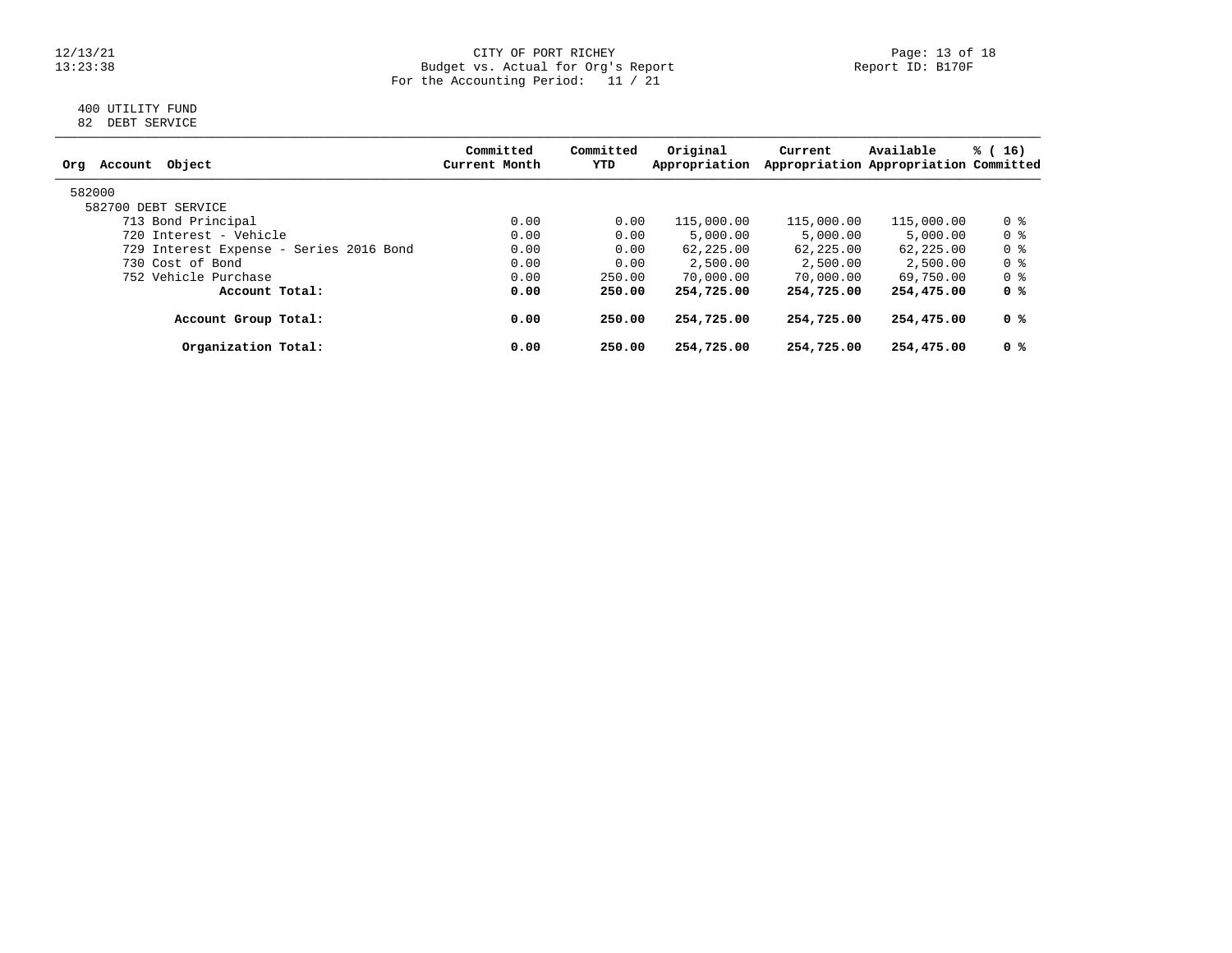#### 12/13/21 CITY OF PORT RICHEY Page: 14 of 18 13:23:38 Budget vs. Actual for Org's Report Report ID: B170F For the Accounting Period: 11 / 21

### 400 UTILITY FUND

90 CONTINGENCIES

| Account<br>Orq | Object                                    | Committed<br>Current Month | Committed<br>YTD | Original<br>Appropriation | Current    | Available<br>Appropriation Appropriation Committed | % (16)          |
|----------------|-------------------------------------------|----------------------------|------------------|---------------------------|------------|----------------------------------------------------|-----------------|
| 590000         |                                           |                            |                  |                           |            |                                                    |                 |
|                | 590900 CONTINGENCIES                      |                            |                  |                           |            |                                                    |                 |
|                | 903 INTERFUND ALLOCATION - CITY COUNCIL   | 235.93                     | 235.93           | 2,614.00                  | 2,614.00   | 2,378.07                                           | 9 %             |
|                | 904 INTERFUND ALLOCATION - ADMINISTRATION | 460.61                     | 730.90           | 3,583.00                  | 3,583.00   | 2,852.10                                           | $20*$           |
|                | 905 INTERFUND ALLOCATION - FINANCE        | 485.65                     | 486.81           | 11,472.00                 | 11,472.00  | 10,985.19                                          | 4%              |
|                | 909 INTERFUND ALLOCATION - IT             | 2,327.59                   | 4,015.70         | 25,398.00                 | 25,398.00  | 21,382.30                                          | 16 <sup>8</sup> |
|                | 911 INTERFUND ALLOCATION - GENERAL        | 38,482.20                  | 79,880.30        | 434,760.00                | 434,760.00 | 354,879.70                                         | 18 %            |
|                | 915 INTERFUND ALLOCATION - DISPATCH       | 1.07                       | 241.07           | 1,103.00                  | 1,103.00   | 861.93                                             | $22$ $%$        |
|                | 916 INTERFUND ALLOCATION - PUBLIC WORKS   | 2,610.70                   | 4,523.10         | 52,500.00                 | 52,500.00  | 47,976.90                                          | 9%              |
|                | 918 INTERFUND ALLOCATION - HR             | 233.92                     | 245.92           | 875.00                    | 875.00     | 629.08                                             | $28$ %          |
|                | Account Total:                            | 44,837.67                  | 90,359.73        | 532,305.00                | 532,305,00 | 441,945.27                                         | $17*$           |
|                | 590910 RESERVE CONTINGENCIES              |                            |                  |                           |            |                                                    |                 |
|                | 650 Vehicles                              | 0.00                       | 0.00             | 94,518.00                 | 94,518.00  | 94,518.00                                          | 0 <sup>8</sup>  |
| 990            | Contingencies                             | 0.00                       | 0.00             | 200,000.00                | 200,000.00 | 200,000.00                                         | 0 <sup>8</sup>  |
|                | Account Total:                            | 0.00                       | 0.00             | 294,518.00                | 294,518.00 | 294,518.00                                         | 0 <sup>8</sup>  |
|                | Account Group Total:                      | 44,837.67                  | 90,359.73        | 826,823.00                | 826,823.00 | 736,463.27                                         | 11 %            |
|                | Organization Total:                       | 44,837.67                  | 90,359.73        | 826,823.00                | 826,823.00 | 736,463.27                                         | 11 %            |
|                |                                           |                            |                  |                           |            |                                                    |                 |

 **Fund Total: 239,250.84 484,303.75 4,183,644.00 4,183,644.00 3,699,340.25 12 %**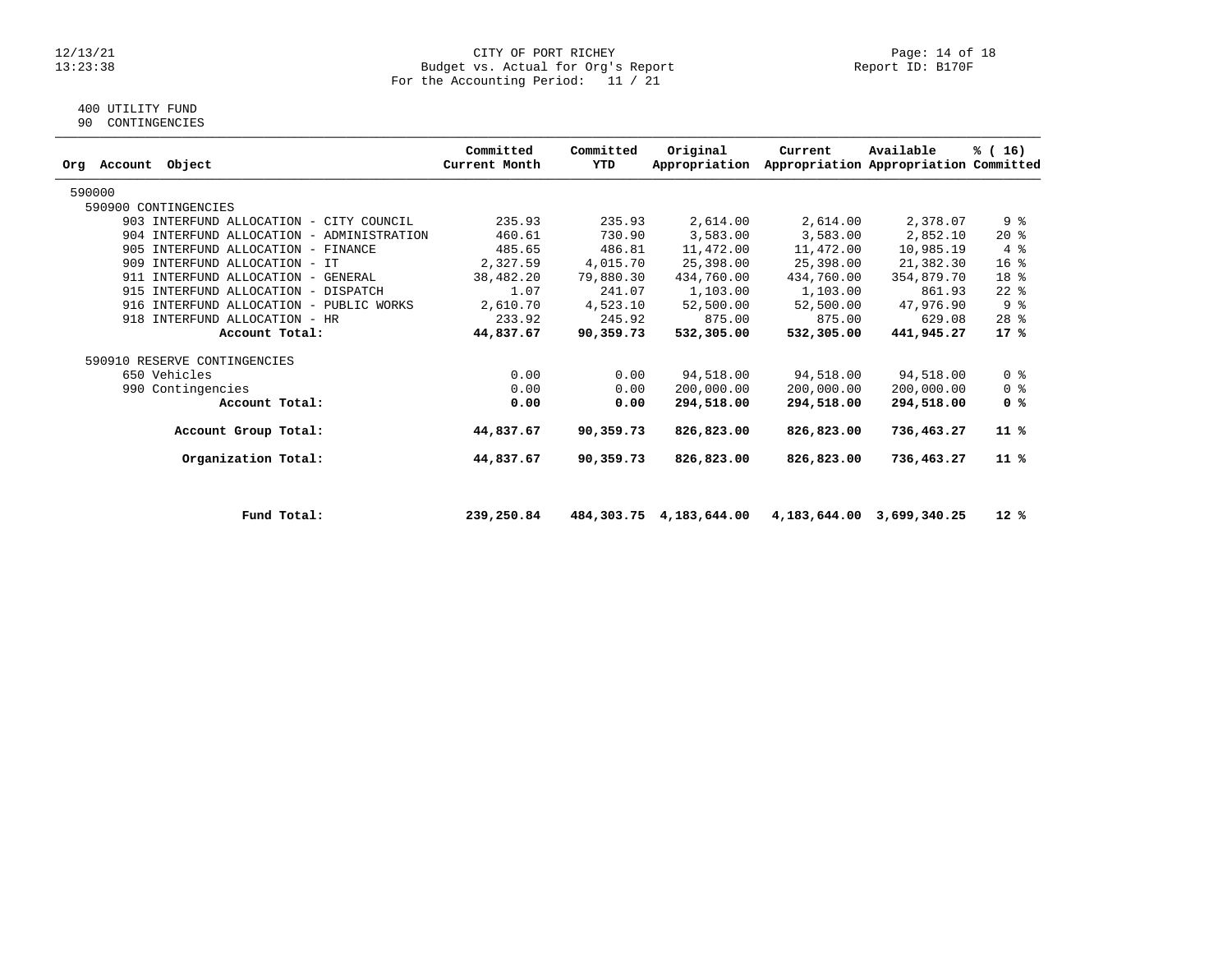### 12/13/21 CITY OF PORT RICHEY Page: 15 of 18 13:23:38 Budget vs. Actual for Org's Report Report ID: B170F For the Accounting Period: 11 / 21

### 430 WATER IMPACT FEES 30 WATER IMPACT FEES

| Account Object<br>Orq           | Committed<br>Current Month | Committed<br>YTD | Original<br>Appropriation | Current    | Available<br>Appropriation Appropriation Committed | $\frac{1}{6}$ (16) |
|---------------------------------|----------------------------|------------------|---------------------------|------------|----------------------------------------------------|--------------------|
| 530000                          |                            |                  |                           |            |                                                    |                    |
| 530600 Capital Outlay           |                            |                  |                           |            |                                                    |                    |
| 645 New Lines/Improvements      | 0.00                       | 0.00             | 200,000.00                | 200,000.00 | 200,000.00                                         | 0 %                |
| 652 Meters for new installation | 0.00                       | 0.00             | 1.00                      | 1.00       | 1.00                                               | 0 %                |
| Account Total:                  | 0.00                       | 0.00             | 200,001.00                | 200,001.00 | 200,001.00                                         | 0 <sup>8</sup>     |
| Account Group Total:            | 0.00                       | 0.00             | 200,001.00                | 200,001.00 | 200,001.00                                         | 0 %                |
| Organization Total:             | 0.00                       | 0.00             | 200,001.00                | 200,001.00 | 200,001.00                                         | 0 %                |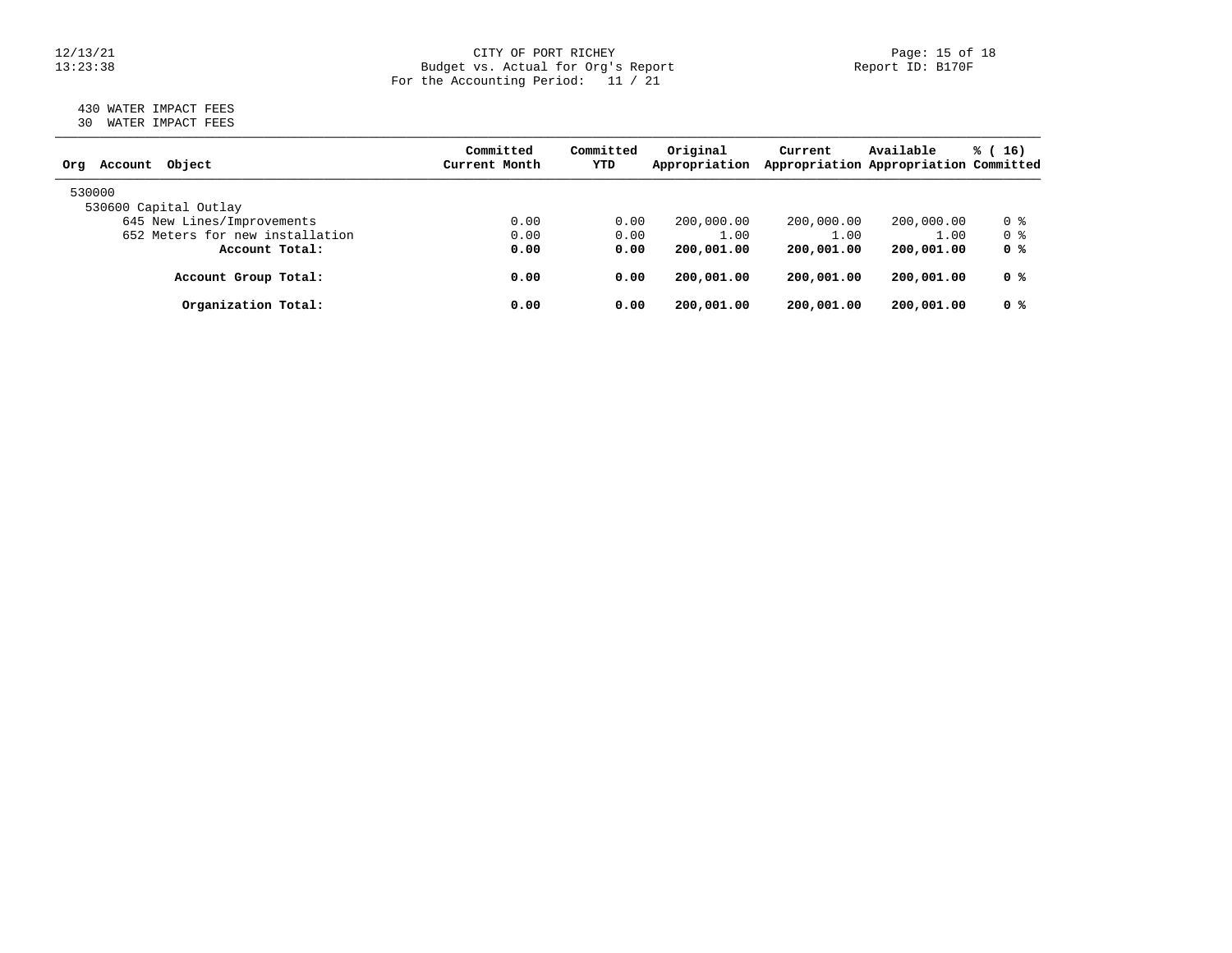### 12/13/21 CITY OF PORT RICHEY Page: 16 of 18 13:23:38 Budget vs. Actual for Org's Report Report ID: B170F For the Accounting Period: 11 / 21

### 430 WATER IMPACT FEES 90 CONTINGENCIES

|                              |             | Committed     | Committed | Original      | Current    | Available                             | % (<br>16) |
|------------------------------|-------------|---------------|-----------|---------------|------------|---------------------------------------|------------|
| Object<br>Account<br>Org     |             | Current Month | YTD       | Appropriation |            | Appropriation Appropriation Committed |            |
| 590000                       |             |               |           |               |            |                                       |            |
| 590910 RESERVE CONTINGENCIES |             |               |           |               |            |                                       |            |
| 990 Contingencies            |             | 0.00          | 0.00      | 100,000.00    | 100,000.00 | 100,000.00                            | 0 %        |
| Account Total:               |             | 0.00          | 0.00      | 100,000.00    | 100,000.00 | 100,000.00                            | 0 %        |
| Account Group Total:         |             | 0.00          | 0.00      | 100,000.00    | 100,000.00 | 100,000.00                            | 0 %        |
| Organization Total:          |             | 0.00          | 0.00      | 100,000.00    | 100,000.00 | 100,000.00                            | 0 %        |
|                              |             |               |           |               |            |                                       |            |
|                              | Fund Total: | 0.00          | 0.00      | 300,001.00    | 300,001.00 | 300,001.00                            | 0 %        |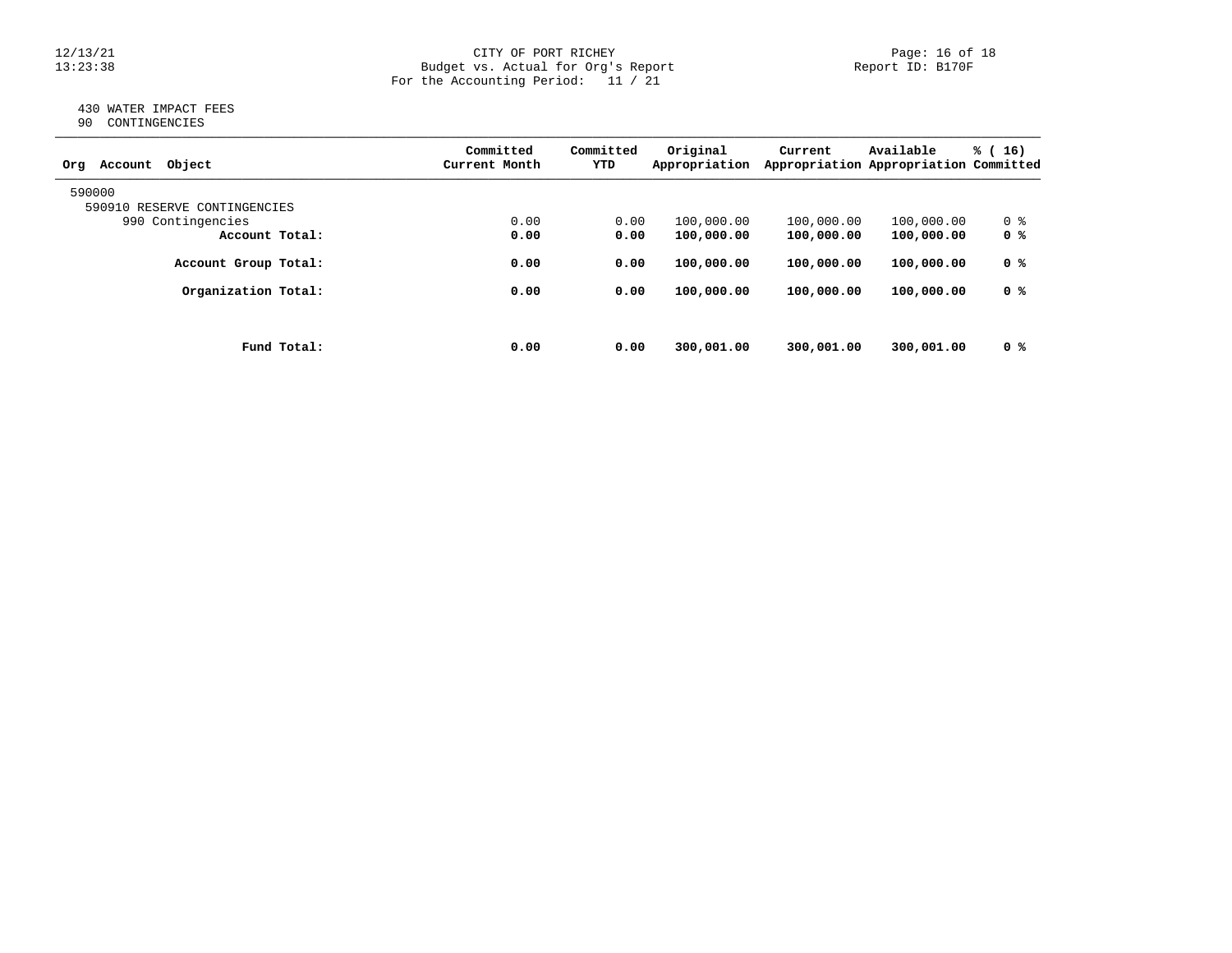### 12/13/21 CITY OF PORT RICHEY Page: 17 of 18 13:23:38 Budget vs. Actual for Org's Report Report ID: B170F For the Accounting Period: 11 / 21

#### 440 SEWER IMPACT FEES 31 SEWER IMPACT FEES

| Obiect<br>Account<br>Orq      | Committed<br>Current Month | Committed<br>YTD | Original<br>Appropriation | Current    | Available<br>Appropriation Appropriation Committed | $\frac{1}{6}$ (16) |
|-------------------------------|----------------------------|------------------|---------------------------|------------|----------------------------------------------------|--------------------|
| 531000                        |                            |                  |                           |            |                                                    |                    |
| 531600 Capital Outlay         |                            |                  |                           |            |                                                    |                    |
| 636 Lift Station Improvements | 0.00                       | 0.00             | 500,000.00                | 500,000.00 | 500,000.00                                         | 0 %                |
| Account Total:                | 0.00                       | 0.00             | 500,000.00                | 500,000.00 | 500,000.00                                         | 0 <sup>8</sup>     |
| Account Group Total:          | 0.00                       | 0.00             | 500,000.00                | 500,000,00 | 500,000.00                                         | 0 <sup>8</sup>     |
| Organization Total:           | 0.00                       | 0.00             | 500,000.00                | 500,000.00 | 500,000.00                                         | 0 %                |